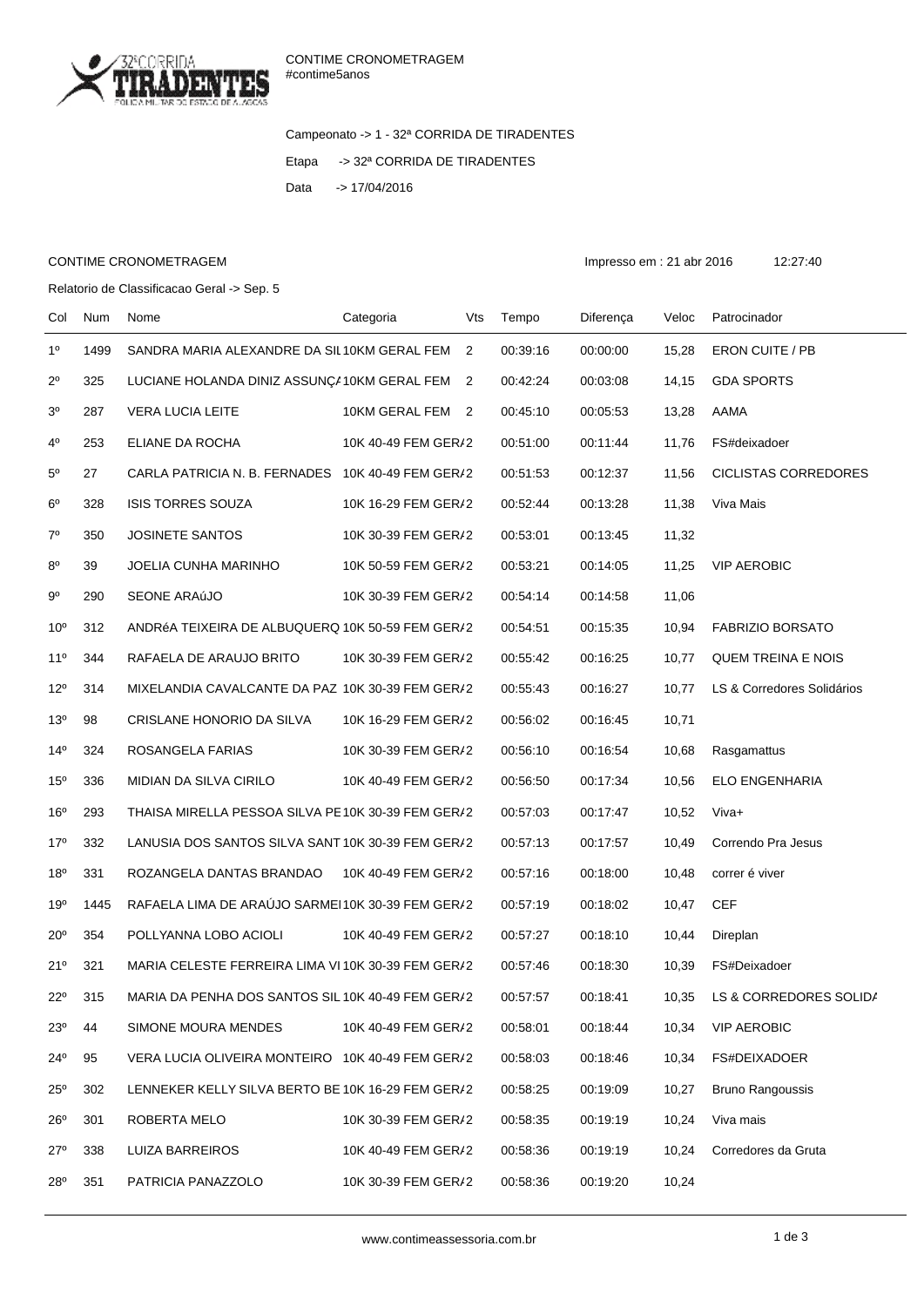| 29°             | 346  | RITA PATRICIA BEZERRA DA SILVA 10K 40-49 FEM GER/2   |                     | 00:58:49 | 00:19:32 | 10,20  | <b>QUEM TREINA E NOIS</b>    |
|-----------------|------|------------------------------------------------------|---------------------|----------|----------|--------|------------------------------|
| 30 <sup>o</sup> | 288  | SANDRA HELENA DOS SANTOS                             | 10K 40-49 FEM GER/2 | 00:58:52 | 00:19:35 | 10,19  | <b>Ciclistas Corredores</b>  |
| 31°             | 348  | JOYCE BRENDA ROCHA RODRIGUE 10K 16-29 FEM GER/2      |                     | 00:58:53 | 00:19:36 | 10, 19 | CorreVitor                   |
| $32^{\circ}$    | 297  | LILIANNA CANSANcãO                                   | 10K 16-29 FEM GER/2 | 01:00:08 | 00:20:51 | 9,98   | Viva+                        |
| 33 <sup>o</sup> | 317  | <b>MARTA BARRETTO</b>                                | 10K 16-29 FEM GER/2 | 01:00:21 | 00:21:04 | 9,94   |                              |
| $34^{\circ}$    | 319  | <b>GIULIANNA PORTO</b>                               | 10K 16-29 FEM GER/2 | 01:00:21 | 00:21:05 | 9,94   | <b>VIVA MAIS</b>             |
| $35^{\circ}$    | 289  | DANIELA CRISTINA DE SOUZA ARAI 10K 30-39 FEM GER/2   |                     | 01:00:45 | 00:21:29 | 9,88   |                              |
| 36 <sup>o</sup> | 90   | BRUNA RAFAELLA LOPES DOS SAN10K 16-29 FEM GER/2      |                     | 01:00:58 | 00:21:41 | 9,84   | <b>UNICRED</b>               |
| $37^\circ$      | 355  | KARINE GABRIELA LIMA SANDES S/10K 30-39 FEM GER/2    |                     | 01:01:45 | 00:22:29 | 9,72   | ORTOMEDH                     |
| $38^{\circ}$    | 1446 | JAMILLE SCALA SARMENTO                               | 10K 30-39 FEM GER/2 | 01:02:04 | 00:22:47 | 9,67   | <b>CEF</b>                   |
| 39 <sup>o</sup> | 310  | VIVIANE CARRILHO LEAO RAMOS 10K 50-59 FEM GER/2      |                     | 01:02:12 | 00:22:56 | 9,65   | <b>RUNNERS WOMAN</b>         |
| $40^{\circ}$    | 363  | LILIANE DOS SANTOS VASCONCEL(10K 30-39 FEM GER/2     |                     | 01:02:47 | 00:23:31 | 9,56   | FS # deixadoer               |
| 41°             | 334  | <b>SHAYANY LIMA</b>                                  | 10K 16-29 FEM GER/2 | 01:02:55 | 00:23:38 | 9,54   | R4L                          |
| 42°             | 1358 | SOLANGE BERNARDO DE OLIVEIRA 10K 30-39 FEM GER/2     |                     | 01:03:26 | 00:24:10 | 9,46   |                              |
| 43°             | 349  | CONCEIçãO DE MARIA CALADO                            | 10K 40-49 FEM GER/2 | 01:03:49 | 00:24:33 | 9,40   |                              |
| 44°             | 318  | MARINEIDE XAVIER DOS SANTOS 10K 40-49 FEM GER/2      |                     | 01:04:06 | 00:24:50 | 9,36   | <b>GUERREIRAS QUE CORREN</b> |
| $45^{\circ}$    | 342  | NEIDE DA SILVA DUARTE                                | 10K 40-49 FEM GER/2 | 01:04:20 | 00:25:04 | 9,33   |                              |
| $46^{\circ}$    | 1448 | ADRIANA LIVIA BARBOSA MEYER 10K 40-49 FEM GER/2      |                     | 01:04:24 | 00:25:08 | 9,32   | MEYER                        |
| 47°             | 333  | JUDITH CRISTINA MORAIS CRISTIN 10K 30-39 FEM GER/2   |                     | 01:05:05 | 00:25:49 | 9,22   |                              |
| 48°             | 86   | REGIANE BATISTA DO NASCIMENT (10K 40-49 FEM GER/2    |                     | 01:05:18 | 00:26:02 | 9,19   | <b>UNICRED</b>               |
| 49°             | 25   | GIRLEANE FEITOZA DOS SANTOS 10K 30-39 FEM GER/2      |                     | 01:05:33 | 00:26:17 | 9,15   | <b>CICLISTAS CORREDORES</b>  |
| $50^\circ$      | 335  | TATIANA VIEIRA DE OLIVEIRA VIEIR 10K 30-39 FEM GER/2 |                     | 01:05:37 | 00:26:21 | 9,14   |                              |
| 51°             | 295  | ISA BELTRÃO TEIXEIRA                                 | 10K 50-59 FEM GER/2 | 01:05:38 | 00:26:21 | 9,14   | Viva Mais                    |
| $52^{\circ}$    | 299  | DAYSE DANIELLY XIMENES DE OLIV10K 30-39 FEM GER/2    |                     | 01:05:38 | 00:26:22 | 9,14   | Viva Mais                    |
| 53 <sup>o</sup> | 353  | SIMONE MARIA ALVES LIMA                              | 10K 50-59 FEM GER/2 | 01:06:47 | 00:27:31 | 8,98   | ACADEMIA CORPO E FORM        |
| $54^{\circ}$    | 40   | ALEXANDRA CLARA BARROS                               | 10K 30-39 FEM GER/2 | 01:06:56 | 00:27:40 | 8,96   | <b>VIP AEROBIC</b>           |
| $55^\circ$      | 730  | DANIELLLE CALDAS DE OLIVEIRA N10K 30-39 FEM GER/2    |                     | 01:07:01 | 00:27:44 | 8,95   |                              |
| $56^{\circ}$    | 88   | DANILA FERREIRA DE CARVALHO 10K 30-39 FEM GER/2      |                     | 01:07:09 | 00:27:52 | 8,94   | <b>UNICRED</b>               |
| $57^\circ$      | 313  | NADJA MARIA MARQUES DAVINO 10K 50-59 FEM GER/2       |                     | 01:08:12 | 00:28:56 | 8,80   | ACADEMIA SAÚDE E VIDA /      |
| $58^{\circ}$    | 361  | SIMONE DOS REIS VIEIRA DOS REI:10K 30-39 FEM GER/2   |                     | 01:08:23 | 00:29:06 | 8,77   | Eu                           |
| $59^\circ$      | 347  | CLAIRE ALBUQUERQUE DO NASCIM 10K 40-49 FEM GER/2     |                     | 01:08:29 | 00:29:13 | 8,76   | FS #deixadoer                |
| $60^\circ$      | 356  | VALéRIA NASCIMENTO                                   | 10K 30-39 FEM GER/2 | 01:08:39 | 00:29:22 | 8,74   | corredores solidarios        |
| 61°             | 326  | FATIMA RODRIGUES DE MELO ROD10K 40-49 FEM GER/2      |                     | 01:08:43 | 00:29:26 | 8,73   | LS & Corredores Solidarios   |
| 62°             | 97   | DALILA AGUIAR GADELHA SALES 10K 40-49 FEM GER/2      |                     | 01:08:53 | 00:29:37 | 8,71   | CICLISTAS CORREDORES         |
| $63^\circ$      | 311  | SILVIA MARIA CONCEIÇÃO DA SILV#10K 40-49 FEM GER/2   |                     | 01:10:28 | 00:31:12 | 8,51   | Runners Woman                |
| $64^{\circ}$    | 309  | KáTIA VILAR                                          | 10K 50-59 FEM GER/2 | 01:10:29 | 00:31:12 | 8,51   | <b>RUNNERS WOMAN</b>         |
| $65^\circ$      | 117  | JANAINA ALVES DA SILVA                               | 10K 40-49 FEM GER/2 | 01:10:56 | 00:31:39 | 8,46   | <b>CICLISTA CORREDOR</b>     |